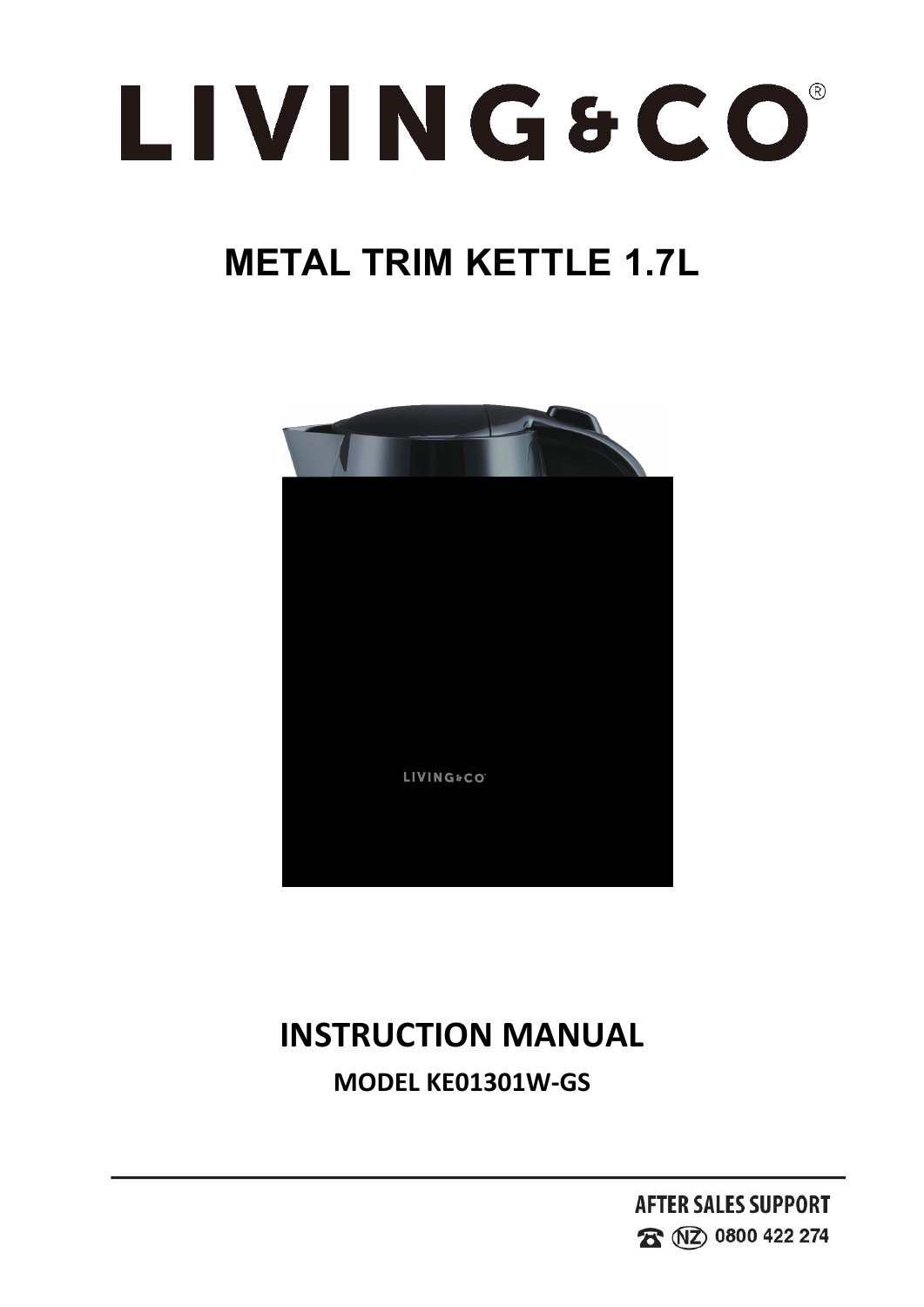# **Contents**

| <b>IMPORTANT SAFETY INSTRUCTIONS</b> | $2 - 3$ |
|--------------------------------------|---------|
| <b>PRODUCT OVERVIEW</b>              |         |
| <b>OPERATION</b>                     |         |
| CLEANING AND MAINTENANCE             |         |
| <b>REMOVAL OF MINERAL DEPOSITS</b>   |         |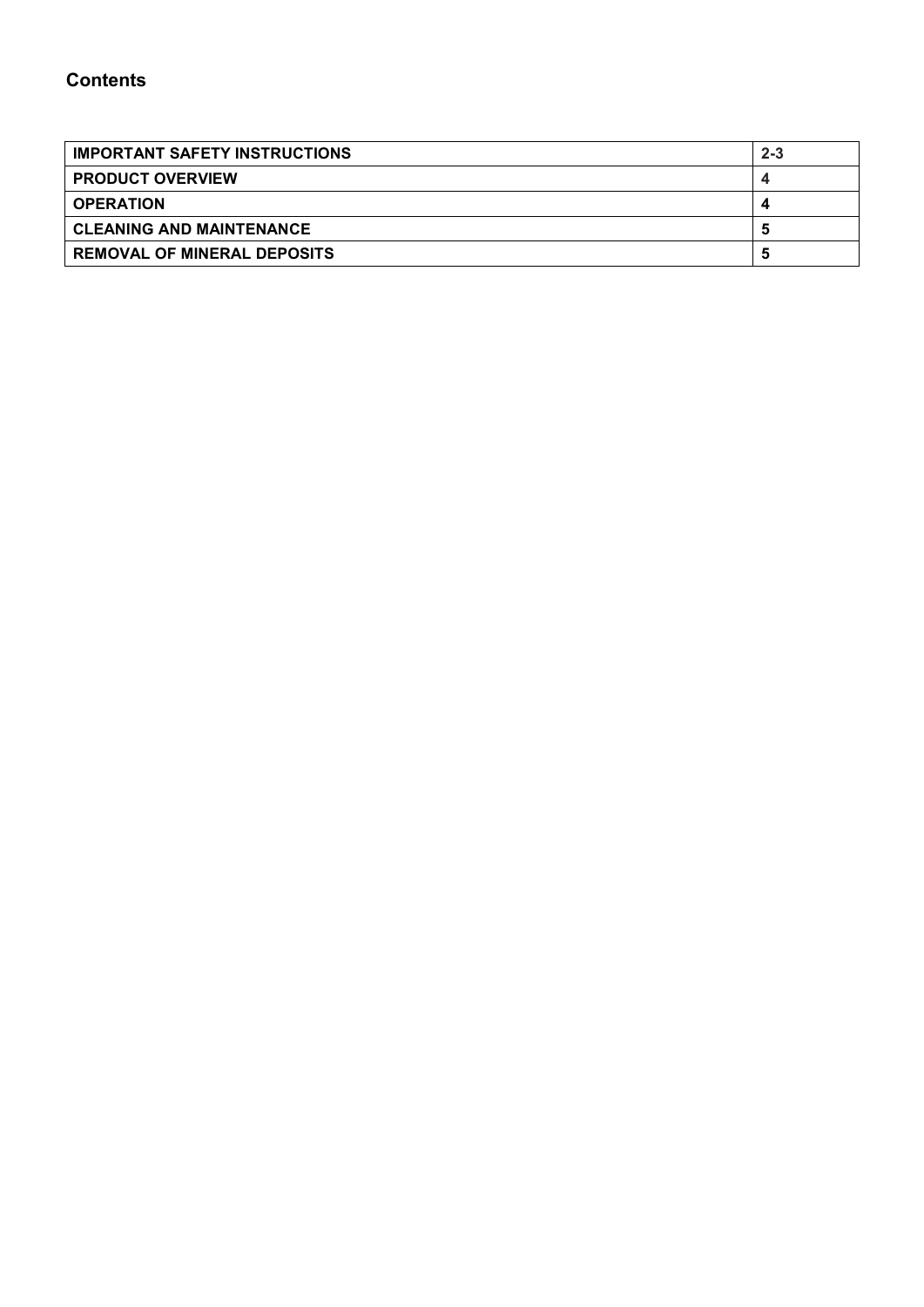# **IMPORTANT SAFETY INSTRUCTIONS**

- $\triangleright$  Read all instructions before using.
- $\triangleright$  Before connecting the kettle to the power supply, check that the voltage indicated on the appliance (underside the kettle & base) corresponds with the voltage in your home. If this is not the case, contact your dealer and stop using the kettle.
- $\triangleright$  Do not let the cord hang over the edge of a table or counter or touch a hot surface.
- $\triangleright$  Do not place on or near a hot gas or electric burner or in a heated oven.
- $\triangleright$  Do not operate the appliance without anything in it to avoid damaging the heat elements.
- $\triangleright$  Ensure that the kettle is used on a firm and flat surface out of reach of children, this will prevent the kettle from overturning and avoid damage or injury.
- $\triangleright$  To protect against a fire, electric shock or personal injury, do not immerse cord, electric plugs or kettle in water or other liquids.
- $\triangleright$  While water is boiling, or just after the water has been boiled, avoid contacting with steam from the spout.
- $\triangleright$  Always take care to pour boiling water slowly and carefully without tipping the kettle too fast.
- $\triangleright$  Be careful of refilling when the kettle is hot.
- $\triangleright$  This appliance can be used by children aged from 8 years and above and persons with reduced physical, sensory or mental capabilities or lack of experience and knowledge if they have been given supervision or instruction concerning use of the appliance in a safe way and understand the hazards involved. Children shall not play with the appliance. Cleaning and user maintenance shall not be made by children unless they are older than 8 and supervised. Keep the appliance and its cord out of reach of children aged less than 8 years.
- $\triangleright$  Children should be supervised to ensure that they do not play with the appliance.
- $\triangleright$  Do not touch the hot surface. Use the handle or the button.
- $\triangleright$  The attached base cannot be used for other than intended use
- $\triangleright$  Extreme caution must be used when moving an appliance containing hot water.
- $\triangleright$  The appliance is not a toy. Do not let children play with it.
- $\triangleright$  The kettle is for household use only. Do not use outdoors.
- $\triangleright$  The use of accessories, which are not recommended by the appliance manufacturer, may result in fire, electric shock or personal injury.
- $\triangleright$  Unplug the kettle from the outlet when not in use and before cleaning. Allow the kettle to cool before putting on or taking off parts, and before cleaning the appliance.
- $\triangleright$  To disconnect, turn any control to "off," then remove plug from wall outlet.
- $\triangleright$  If the supply cord is damaged, it must be replaced by the manufacturer or its service agent or a similarly qualified person in order to avoid a hazard.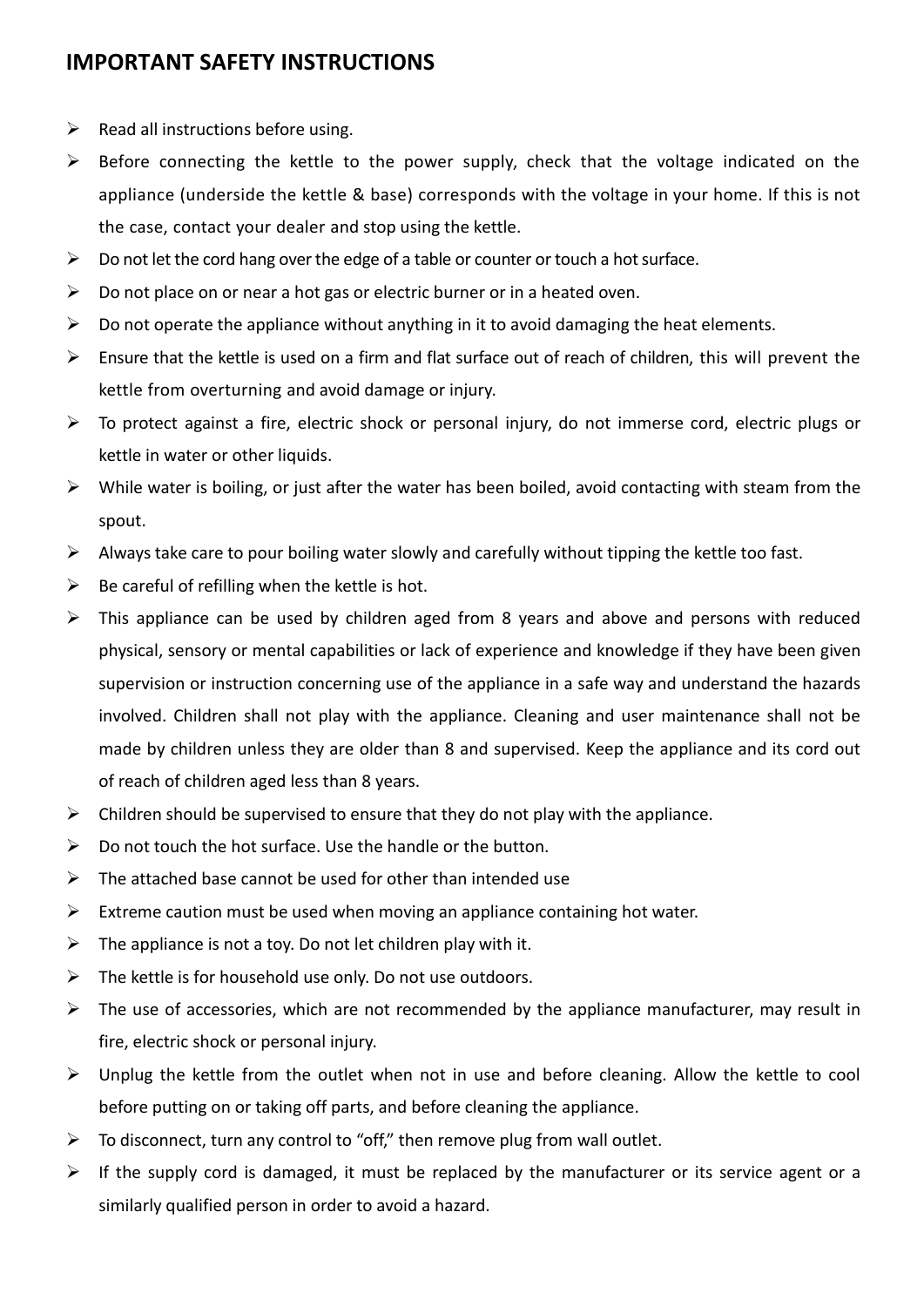# **IMPORTANT SAFETY INSTRUCTIONS (continued)**

- $\triangleright$  Do not use the appliance for other than intended use.
- $\triangleright$  The kettle can only use with the stand provided.
- $\triangleright$  If the kettle is overfilled, boiling water may spill out.
- $\triangleright$  Always ensure the lid is closed and do not lift it while the water is boiling. Scalding may occur if the lid is removed during the brewing cycles.
- $\triangleright$  This appliance is intended to be used in household and similar applications such as:
	- Staff kitchen areas in shops, offices and other working environments;
	- Farm houses;
	- By clients in hotels, motels and other residential type environments;
	- Bed and breakfast type environments.
- $\triangleright$  Avoid spillage on the connector.
- $\triangleright$  Be care of potential injury from misuse.
- $\triangleright$  The heating element surface is subject to residual heat after use.
- $\triangleright$  Save these instructions.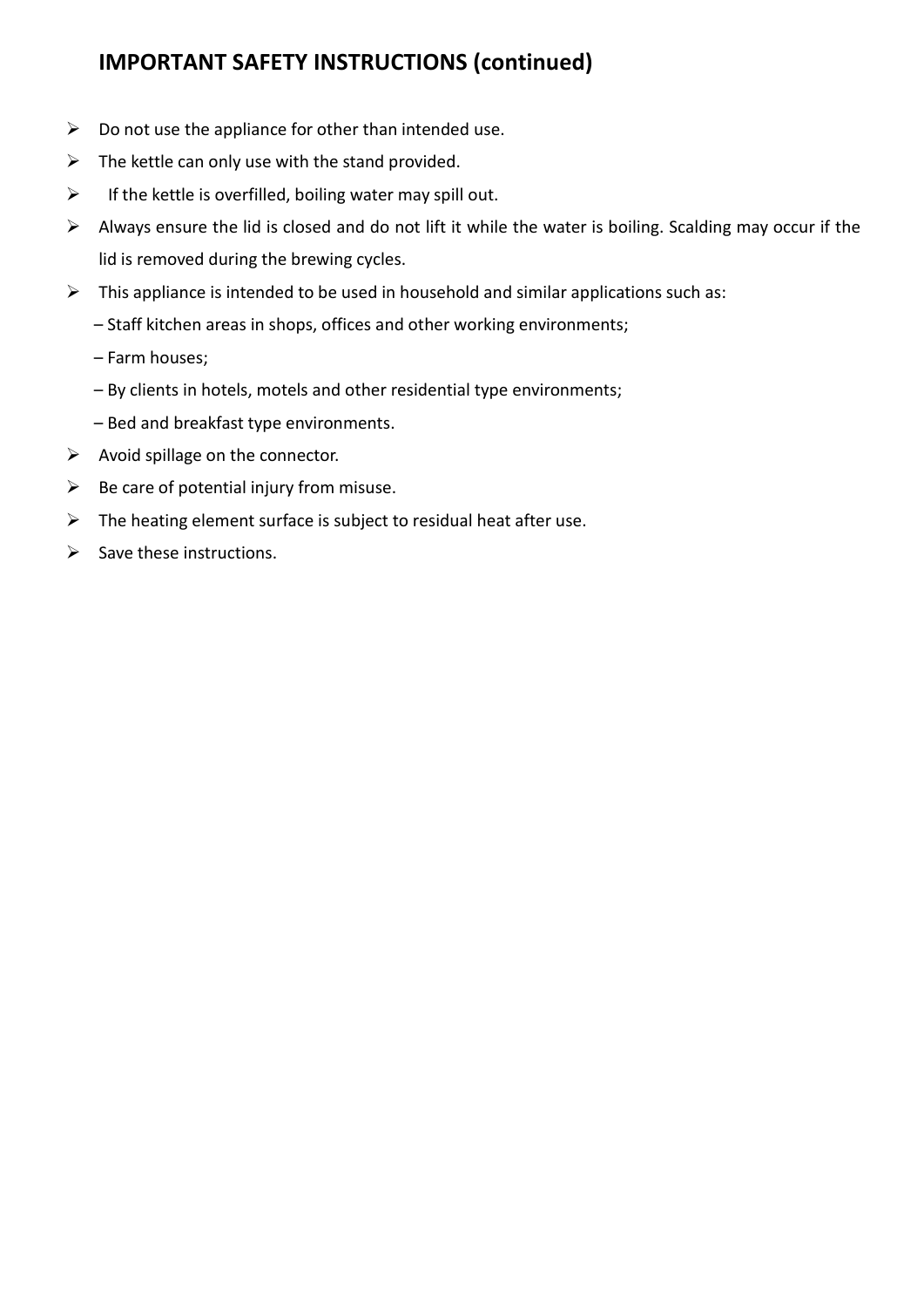# **PRODUCT OVERVIEW**



# **OPERATION**

### **BEFORE USING YOUR KETTLE**

If you are using the kettle for the first time, it is recommended that you should clean your kettle before use by boiling the Max capacity of water once and then discarding the water. Repeat this process twice.<br>Wipe the surface with a damp cloth.

**NOTE**: The max capacity of kettle is 1.7L, never full beyond the maximum mark.

### **USING YOUR ELECTRIC KETTLE**

- $\triangleright$  Place the kettle on a flat, level and stable surface.
- $\triangleright$  To fill the kettle, remove it from the power base and open the lid by pressing down on the lid release button, then fill the kettle with the desired amount of water and close the lid. The water level must be within the Min and the Max level. Too little water will cause the kettle switching off before the water has boiled.

**NOTE:** Do not fill with water over the maximum level, as water may spill out of the spout when boiling. Ensure that the lid is firmly in place before plugging the power outlet.

- $\triangleright$  Position the kettle on the power base.
- $\triangleright$  Connect the supply plug into a power outlet. Press down the boil switch and the indicator will illuminate, the kettle will then start to boil the water. The kettle will switch off automatically once the water has boiled. If immediate re-boil is required, it may take 30 seconds before the switch can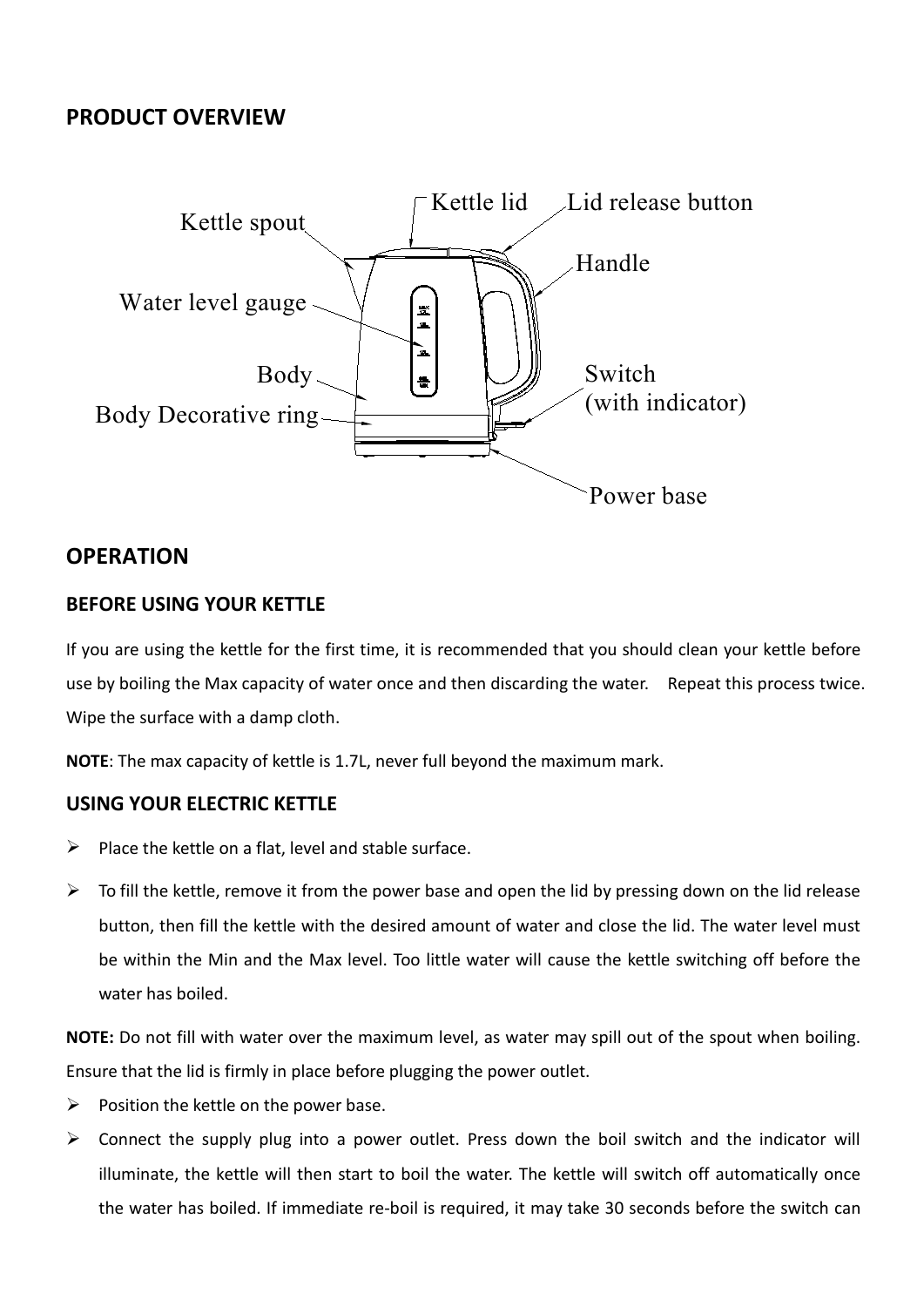be reset. You may switch the kettle off by lifting switch up or directly lifting the kettle from the power base at any moment to stop boiling process.

#### **NOTES**:

- $\triangleright$  Ensure that switch is free of obstructions and the lid is firmly closed, the kettle will not turn off if the switch is constrained or if the lid is opening.
- $\triangleright$  Lift the kettle from the power base and then pour the water.
- $\triangleright$  Take extreme care when pouring the water from your kettle as boiling water can scald
- $\triangleright$  Do not open the lid while the water in the kettle is in operation or still hot.
- $\triangleright$  The kettle will not re-boil until the switch is pressed again. The kettle may be stored on the power base when not in use.
- $\triangleright$  Always disconnect the power supply when not use.

#### **BOIL-DRY PROTECTION**

Should you accidentally let the kettle operate without water, the boil-dry protection feature will automatically switch off the supply power. If this occurs, allow the kettle to cool prior to filling with cold water before re-boiling.

## **CLEANING AND MAINTENANCE**

Always disconnect the appliance from the power outlet and cool it down completely before cleaning.

- $\triangleright$  Never immerse the kettle, power cord or power base in water, or allow moisture to contact with these parts.
- $\triangleright$  Wipe the external surfaces of the body with a damp warm cloth with soapy water. Never use abrasive or chemical cleaners or scouring pads.
- $\triangleright$  When not in use or in storage, the power cord may be wound under the bottom of the power base.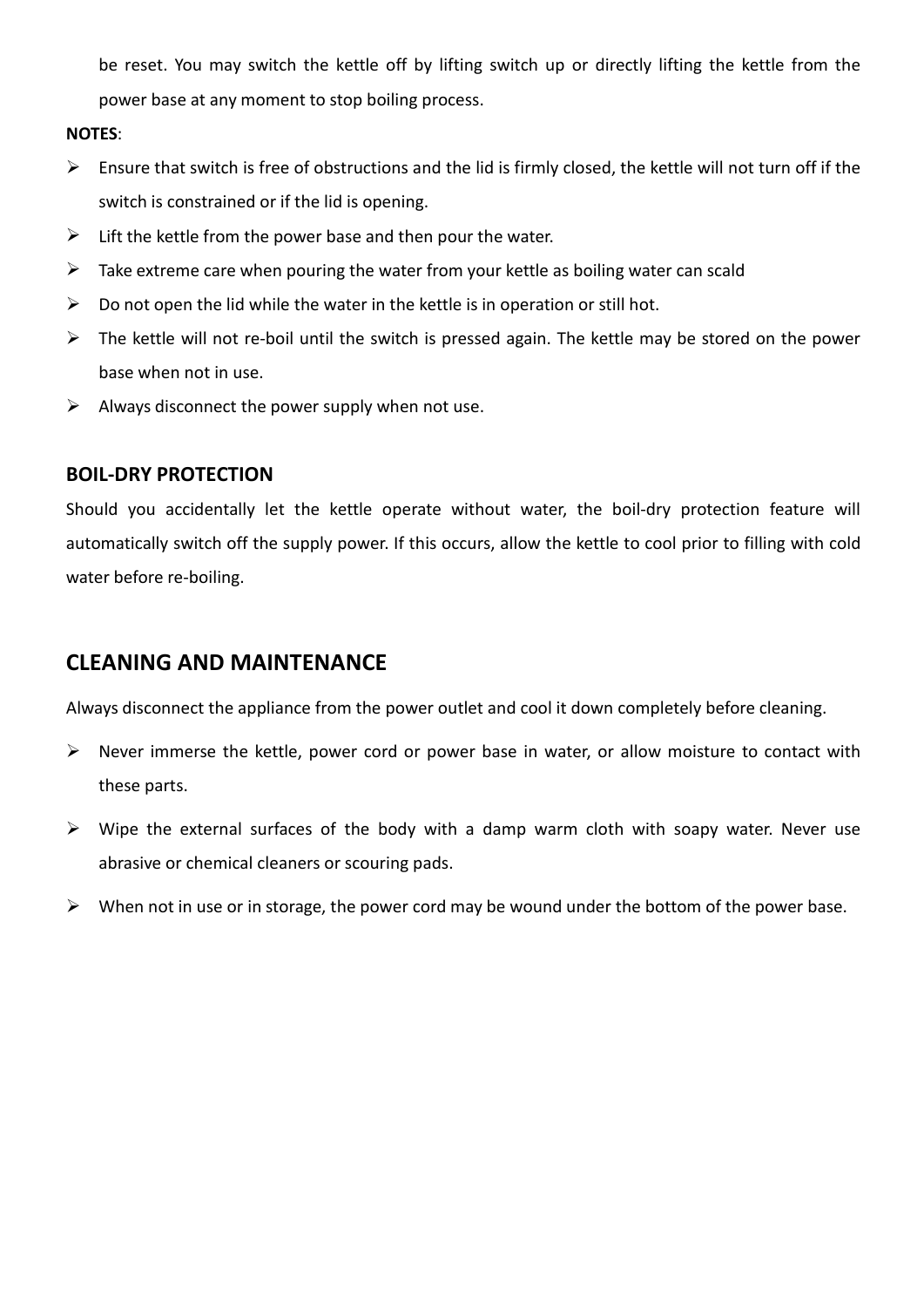# **REMOVAL OF MINERAL DEPOSITS**

Your kettle should be periodically descaled as the mineral deposits in tap water may form scale on the bottom of kettle which can result is reduced efficiency. You can use a commercially available descaler and follow the instructions on the descaler packaging. Alternatively, you may follow below instructions using white vinegar.

- $\triangleright$  Fill the kettle with 3 cups of white vinegar, then adding water to the amount so as to cover the bottom of kettle completely. Leave the solution in the kettle overnight.
- $\triangleright$  Then discard the mixture in the kettle, fill the kettle with clean water to the maximum position, boil and then discard the water. Repeat several times until the odour of the vinegar has been removed. Any stains remaining inside the spout can be removed by rubbing with a damp cloth.